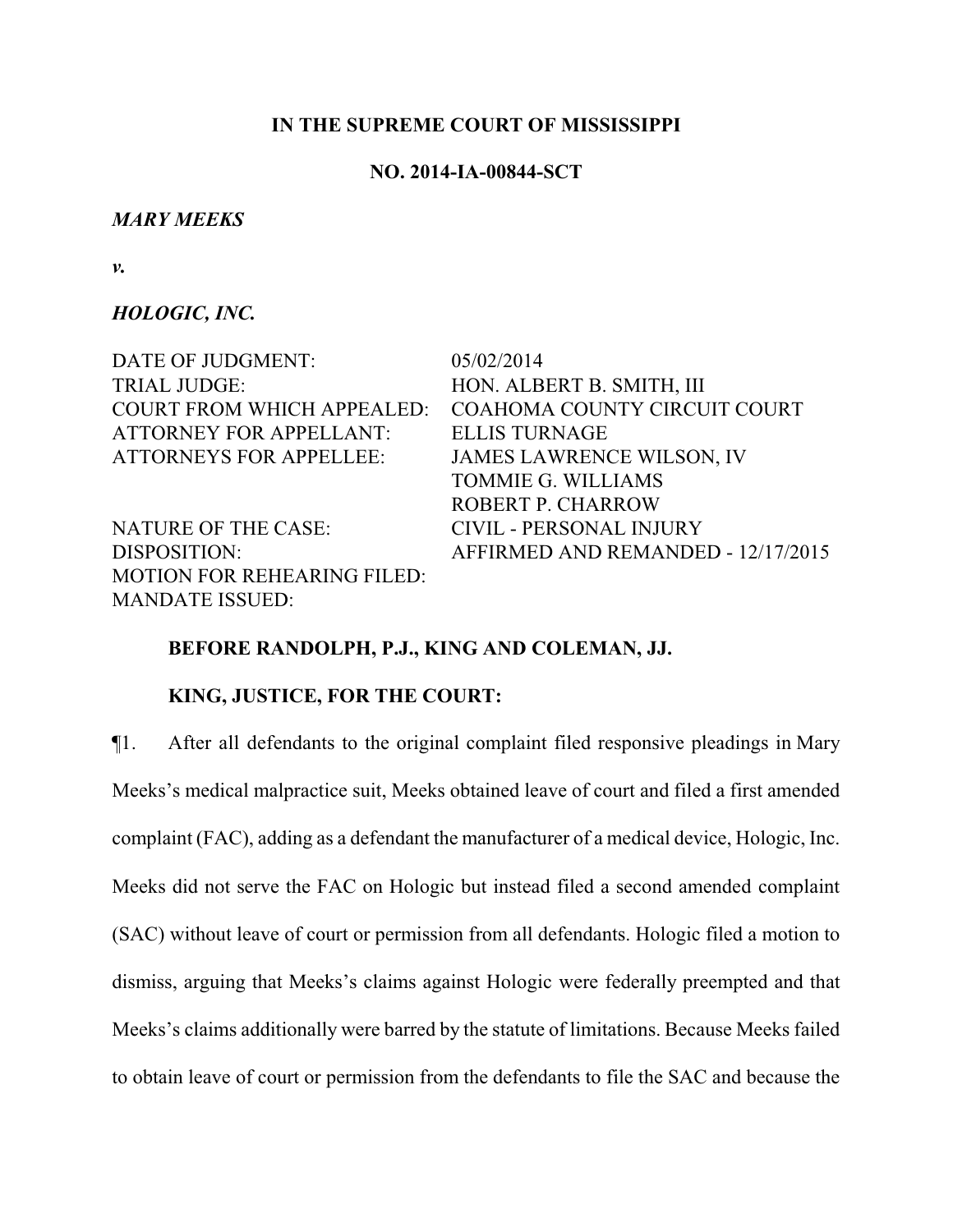FAC was never served upon Hologic, we find that the statute of limitations had expired against Hologic and that the trial court properly granted Hologic's motion to dismiss.

#### **FACTS AND PROCEDURAL HISTORY**

¶2. On September 26, 2008, Dr. Kushna Damallie, an employee of The Women's Clinic (TWC), performed an outpatient diagnostic hysteroscopy and an endometrial ablation on Meeks at the Northwest Regional Medical Center (NWRMC) in Clarksdale. Dr. Damallie used a Novasure medical device manufactured and sold by Hologic to treat Meeks's menorrhagia. On September 28, 2008, Meeks returned to the NWRMC, complaining of abdominal pain, nausea, and vomiting. Meeks's preliminary tests indicated a perforation of Meeks's uterus and blanching of the surrounding wall that was indicative of a burn injury.

¶3. Pursuant to Mississippi Code Section 15-1-36(15), Meeks provided statutory pre-suit notice and filed her original complaint on November 16, 2010, asserting medical malpractice, and naming as parties Dr. Damallie and TWC. Dr. Damallie answered the complaint on December 29, 2010, and TWC filed a separate answer the same day.

¶4. On September 26, 2011, Meeks filed an FAC, with Rule 15(a) leave of court, and added Hologic as a defendant. See Miss. R. Civ. P. 15(a). Meeks alleged that, during the surgery, the medical device manufactured by Hologic had caused thermal burn injuries to Meeks's small bowel and had perforated her uterus. Meeks's FAC again asserted causes of action for medical negligence against Dr. Damallie and TWC and added claims for breach of implied warranty of merchantability against all defendants, breach of express warranty against Hologic, and negligence against Hologic. Meeks did not serve Hologic with a copy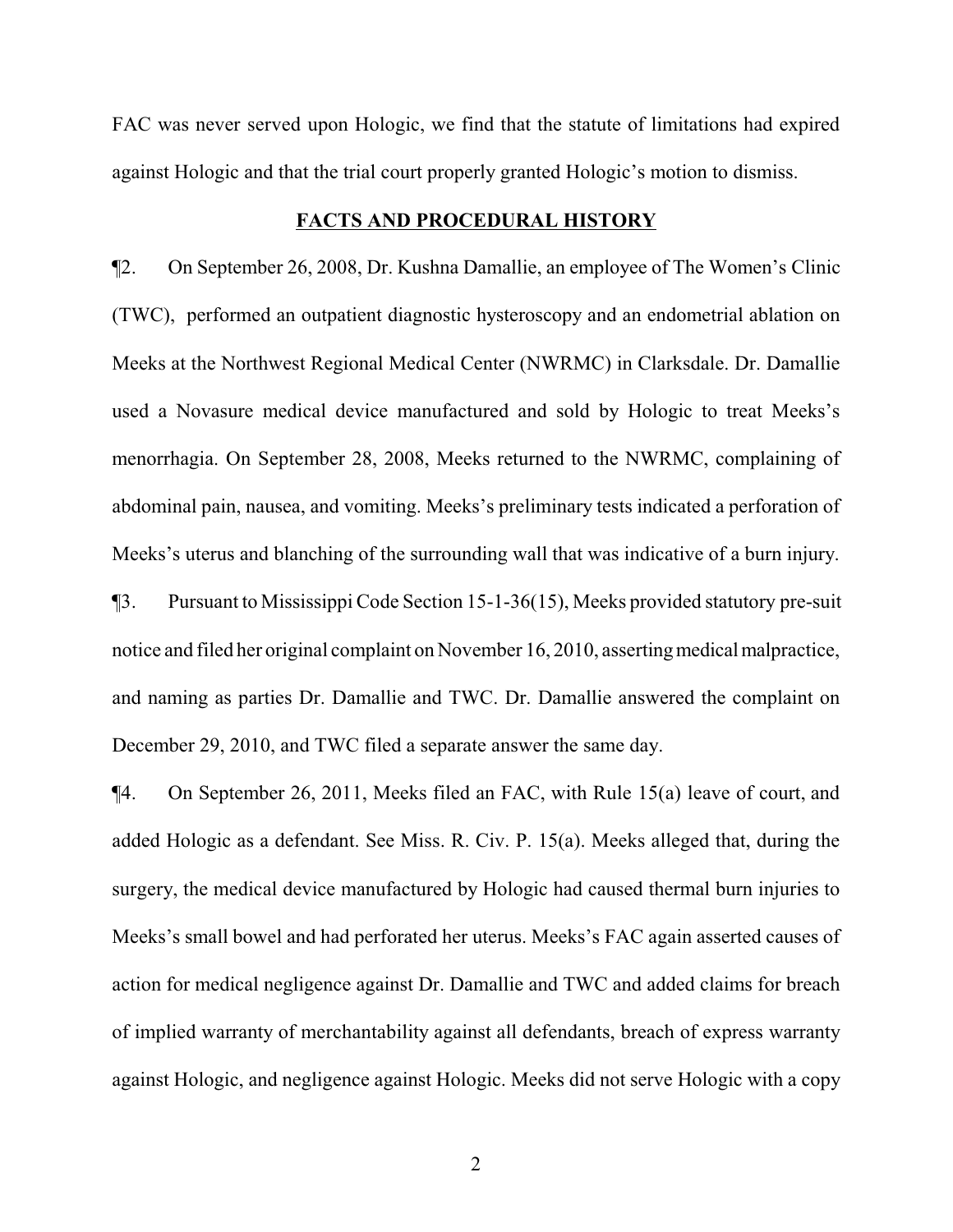of the FAC, but did serve Dr. Damallie and TWC. Dr. Damallie and TWC did not file responsive pleadings within the meaning of Rule 7(a) to the FAC. See Miss. R. Civ. P. 7(a).

¶5. On October 25, 2011, Meeks filed an SAC without leave of court or permission from opposing parties. The SAC asserted six causes of action: 1) medical negligence against Dr. Damallie; 2) failure to supervise and train against TWC; 3) failure to obtain informed consent against Dr. Damallie and TWC; 4) negligent failure to warn against Hologic; 5) negligence per se against Hologic; and 6) requested a declaratory judgment that an implied or express preemption defense against Hologic was unavailable. Meeks served Hologic with a copy of the SAC on November 22, 2011. Dr. Damallie and TWC filed separate answers to the SAC without objection on November 29, 2011.

¶6. Hologic removed the case to the United States District Court for the Northern District of Mississippi, Delta Division, on December 20, 2011. Hologic asserted that under 5 U.S.C. § 702, and 28 U.S.C. § 1331, 1441, and 1446, the SAC raised a substantial federal question that arose directly and exclusively under the Administrative Procedure Act (APA). The federal court remanded the case to state court on September 30, 2013.

¶7. Hologic then filed a Rule 12(b)(6) motion to dismiss on November 13, 2013. *See* Miss. R. Civ. P. 12(b)(6). Hologic first argued that Meeks's claims in the SAC were based on state law that is expressly and impliedly preempted by the Medical Device Amendments of 1976 (MDA). Hologic additionally argued that Meeks's claims were time-barred by Mississippi's statute of limitations under Section 15-1-49. Hologic contended that, because Meeks's SAC was filed without leave of court, as required by Mississippi Rule of Civil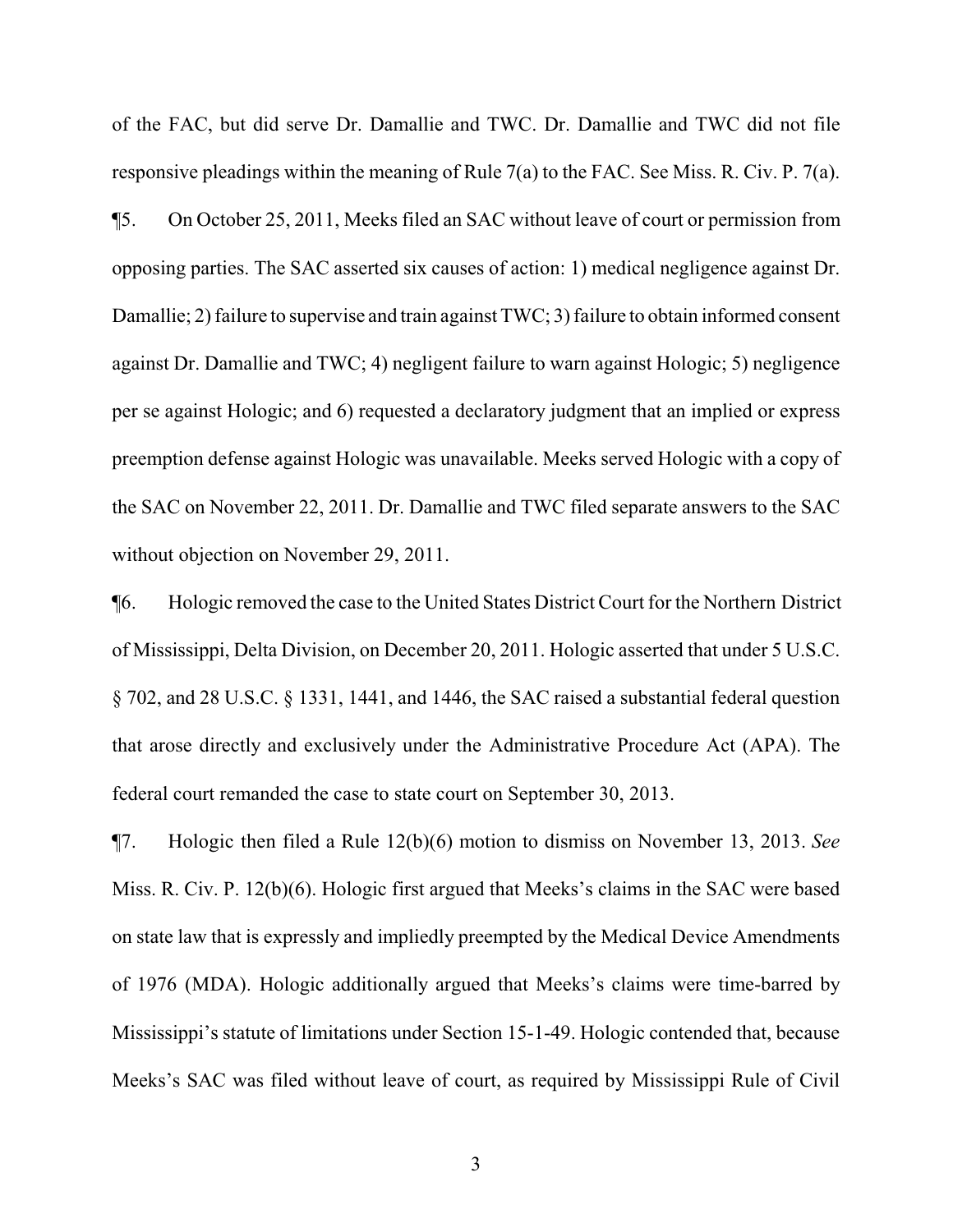Procedure 15, her complaint should be struck. Hologic also contended that it had no notice of the claims until after the statute of limitations had expired, and that any legally cognizable claim did not relate back and was barred.

¶8. On June 2, 2014, the circuit court granted the motion to dismiss in favor of Hologic, holding that Meeks's claims against Hologic in the SAC were in violation of Rule 15(a), and thus improper, because responsive pleadings were filed to the original complaint and Meeks was required to obtain leave of court or written consent from the adverse parties before filing the SAC. The circuit court also held that Meeks's FAC did not relate back to the original complaint's filing date under Rule 15(c), finding that Meeks had offered no proof that Hologic had notice of the original complaint within 120 days of its filing. The circuit court additionally found that Meeks's FAC was barred by the statute of limitations, because Meeks had failed to serve Hologic with the FAC and because the statute of limitations consequently resumed running and expired on January 26, 2010.

¶9. This Court granted Meeks's petition for interlocutory review by order dated July 23, 2014. Meeks now argues that: 1) the circuit court incorrectly interpreted the phrase "before a responsive pleading is served" in the context of multiple defendants when all have not filed responsive pleadings; 2) the trial court erred in finding that the claims asserted against Hologic are barred by the statute of limitations; 3) Hologic waived any Rule 12(b)(4) and (b)(5) insufficiencyof process and service of process affirmative defenses; and 4) the savings statute under Mississippi Code Section 15-1-69 is applicable to the circuit court's June 2, 2014, order.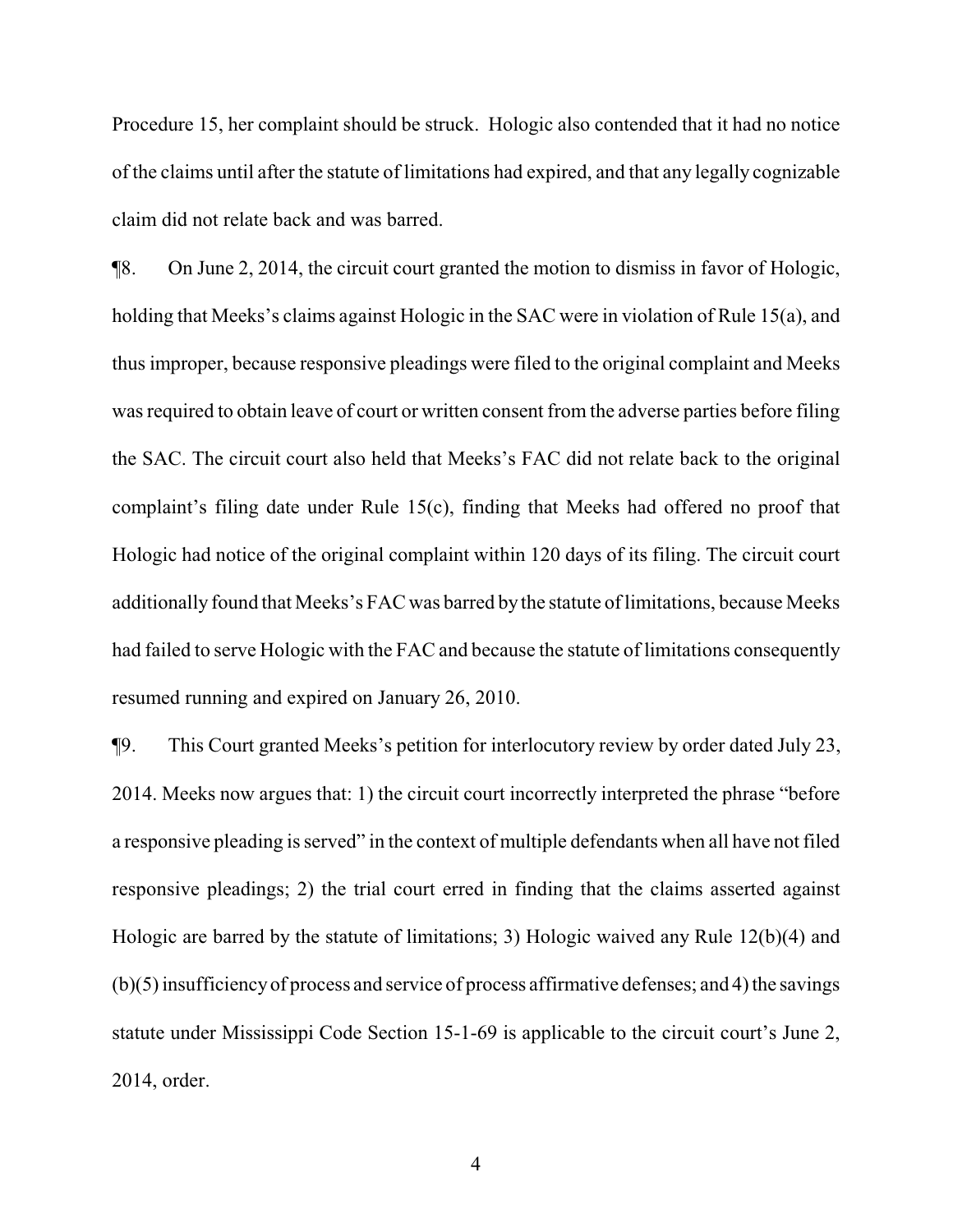### **DISCUSSION**

¶10. When reviewing a trial court's grant of a motion to dismiss, this Court applies a *de*

*novo* standard of review. *Peoples Bank of Biloxi v. McAdams*, 171 So. 3d 505, 508 (Miss.

2015) (citing *Whitaker v. Limeco Corp.*, 32 So. 3d 429, 433-34 (Miss. 2010)).

## **I. Whether the trial court erred in finding that Rule 15(a) is not re-established once an amended complaint is filed.**

¶11. Mississippi Rule of Civil Procedure 15(a) provides:

A party may amend a pleading as a matter of course at any time before a responsive pleading is served, or, if a pleading is one to which no responsive pleading is permitted and the action has not been placed upon the trial calendar, the party may so amend it at any time within thirty days after it is served . . . . Otherwise a party may amend a pleading only by leave of court or upon written consent of the adverse party; leave shall be freely given when justice so requires.

Miss. R. Civ. P. 15(a).

¶12. Meeks argues that her right to amend a pleading as a matter of course under Rule 15(a) effectively started over once the FAC was filed. Thus, Meeks urges this Court to find that, regardless of the responsive pleadings filed after the original complaint, once the FAC was filed with leave of court, Meeks had a right to amend that particular pleading until a responsive pleading was served.

¶13. The trial court found *D.P. Holmes Trucking, LLC v. Butler*, 94 So. 3d 248 (Miss. 2012), to be similar. The plaintiff filed a complaint naming Holmes individually as a defendant, and Holmes filed an answer and affirmative defenses in response. *Id.* at 250. The plaintiff then moved the court to substitute Holmes, individually, for Holmes Trucking as a defendant or, in the alternative, to file an amended complaint to add Holmes Trucking as a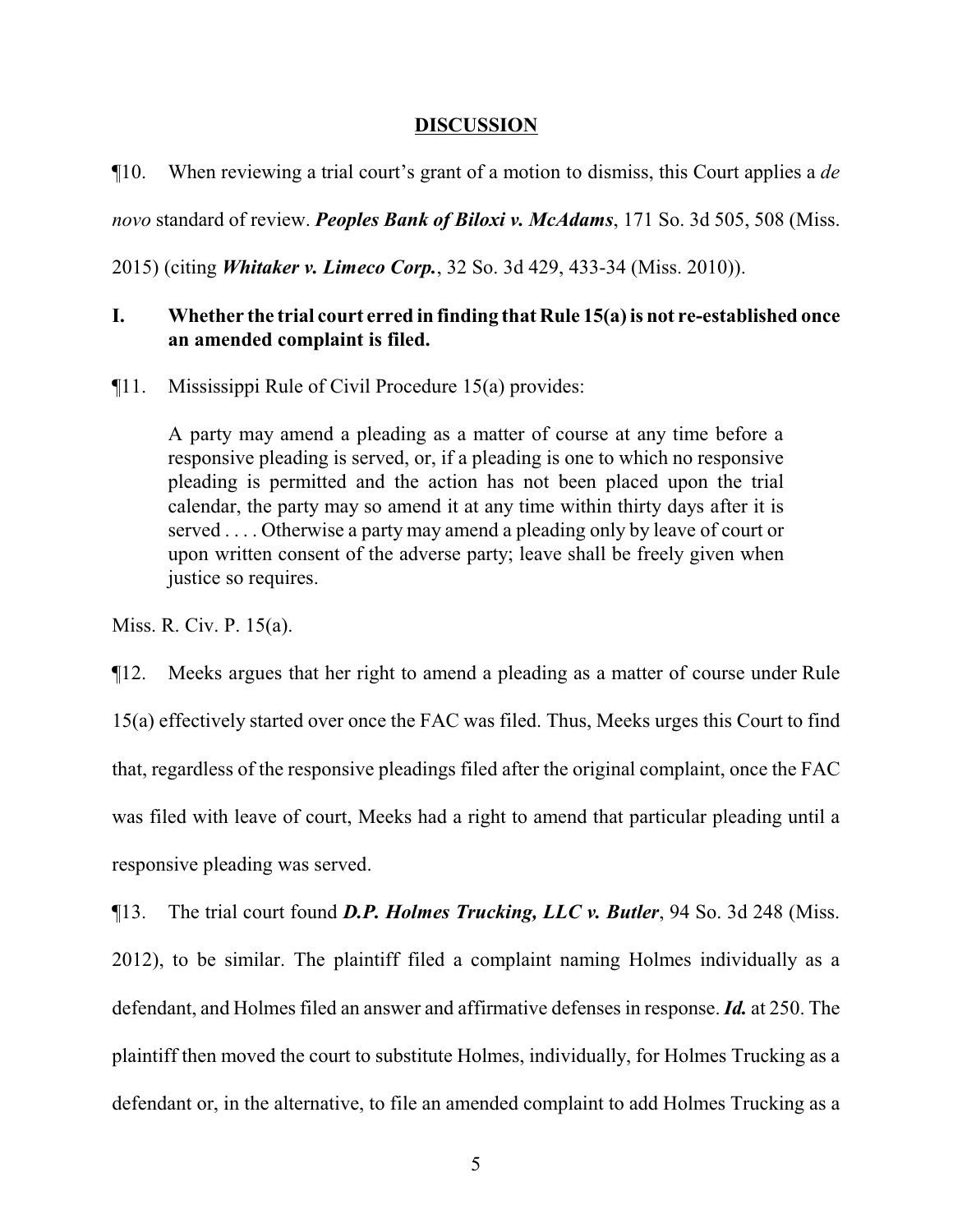defendant. *Id.* The parties signed an agreed order allowing Butler to *add* Holmes Trucking as a defendant. *Id.* In Butler's FAC, however, instead of adding Holmes Trucking, he *substituted* Holmes Trucking. *Id.* Holmes Trucking moved to strike the FAC and also answered and asserted affirmative defenses. *Id.* Butler then filed an SAC without leave of the court or the defendants' consent. *Id.* at 250-51. This Court found that "because Butler failed to seek leave of court or permission from Holmes Trucking, his second amended complaint is improper. . . ." *Id.* at 254.

¶14. Meeks contends that this Court found that Butler was not in compliance with Rule 15(a) because responsive pleadings were filed to the FAC and not because responsive pleadings were filed to the original complaint. Therefore, because in this case no defendant had filed a responsive pleading to Meeks's FAC, Meeks was free to file her SAC as of right, even though Meeks did not serve Hologic with the FAC. This Court previously has held that an original complaint does not have to be served before it can be amended. *MS Comp Choice, SIF v. Clark Scott & Streetman*, 981 So. 2d 955 (Miss. 2008). In *MS CompChoice*, the plaintiff filed an original complaint but did not serve the defendant with that version. *MS Comp Choice, SIF v. Clark Scott & Streetman*, 981 So. 2d 955, 957 (Miss. 2008). Instead, the plaintiff filed and served an amended complaint. *Id.* at 958. On appeal, the defendant argued that the second complaint was considered a new and separate complaint, because in order for a complaint to be an amended complaint, the original complaint must first have been served. *Id.* at 959. This Court rejected that argument and found that Rule 15(a) "allows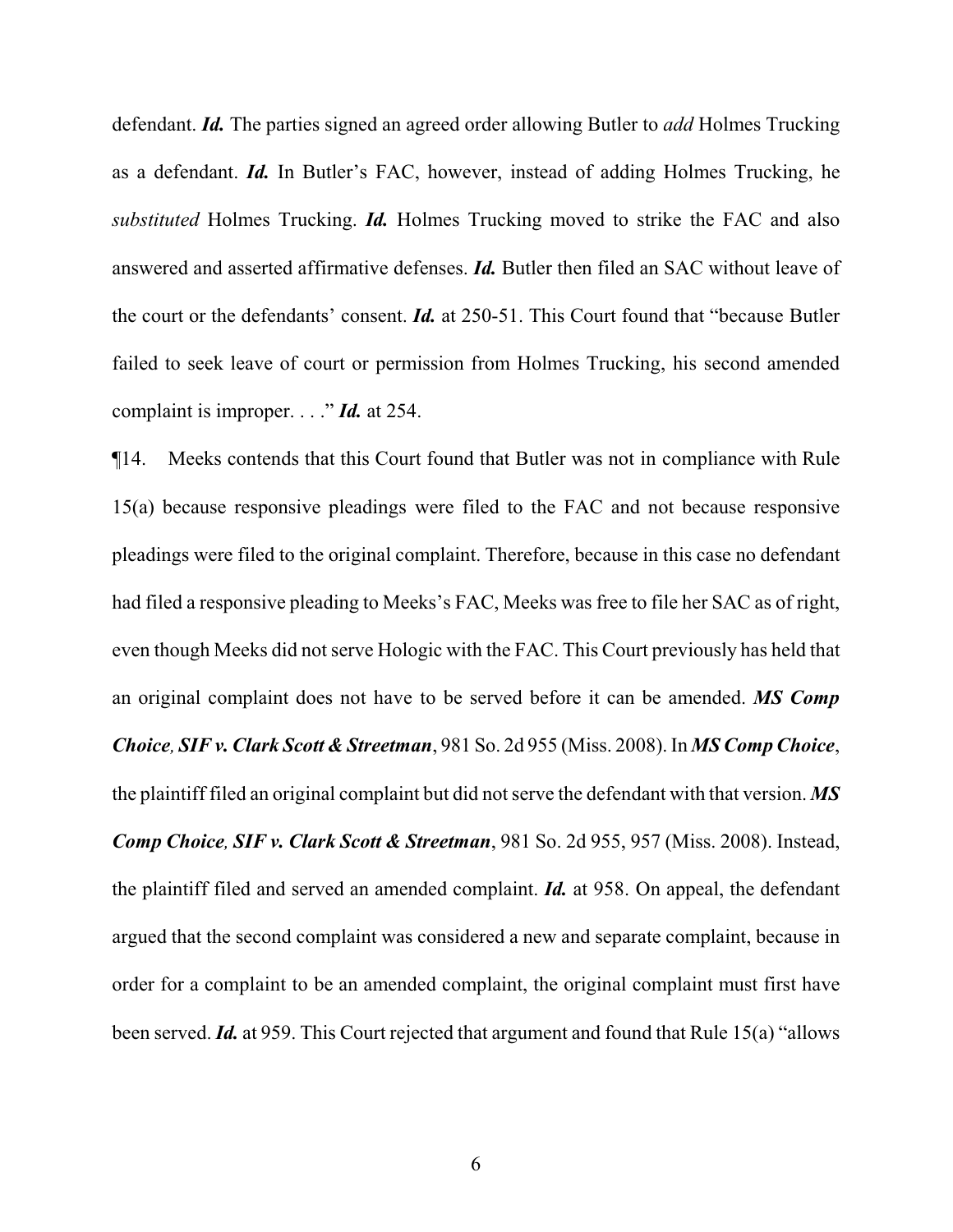a plaintiff to amend his complaint without having first served the complaint on the defendant." *Id.* at 960.

¶15. Meeks argues that this Court's holdings in *Butler* and *MS Comp Choice* support her position that a plaintiff can amend a FAC as a matter of right until responsive pleadings are filed to that particular complaint, even though the FAC was not served on Hologic. We find this argument to be lacking. The *MS Comp Choice* Court found that the plaintiff could file an amendment to her original complaint even though the original complaint had not been served, because no party had filed a responsive pleading to the original complaint. Meeks ignores the fact that, here, both parties to the original complaint had filed responsive pleadings before Meeks filed her FAC and SAC. Meeks was required to, and did, ask for leave of court to file her FAC. This Court rejects Meeks's argument that she then was able to file numerous amended complaints to the FAC without leave of court or permission from the defendants. Rule 15(a) allows a party to amend a pleading as a matter of course "at any time before a responsive pleading is served." Both Dr. Damallie and TWC filed responsive pleadings to the original complaint. And while no defendant had responded to the new claims in the FAC, Meeks no longer had a right to amend as a matter of course after responsive pleadings were filed to the original complaint, and leave of court or permission from all defendants under Rule 15(a) was required to file the SAC.

¶16. Additionally, Rule 15(a) states that a party may amend *a pleading* as a matter of course before a responsive pleading is served. Once a complaint is filed, any other versions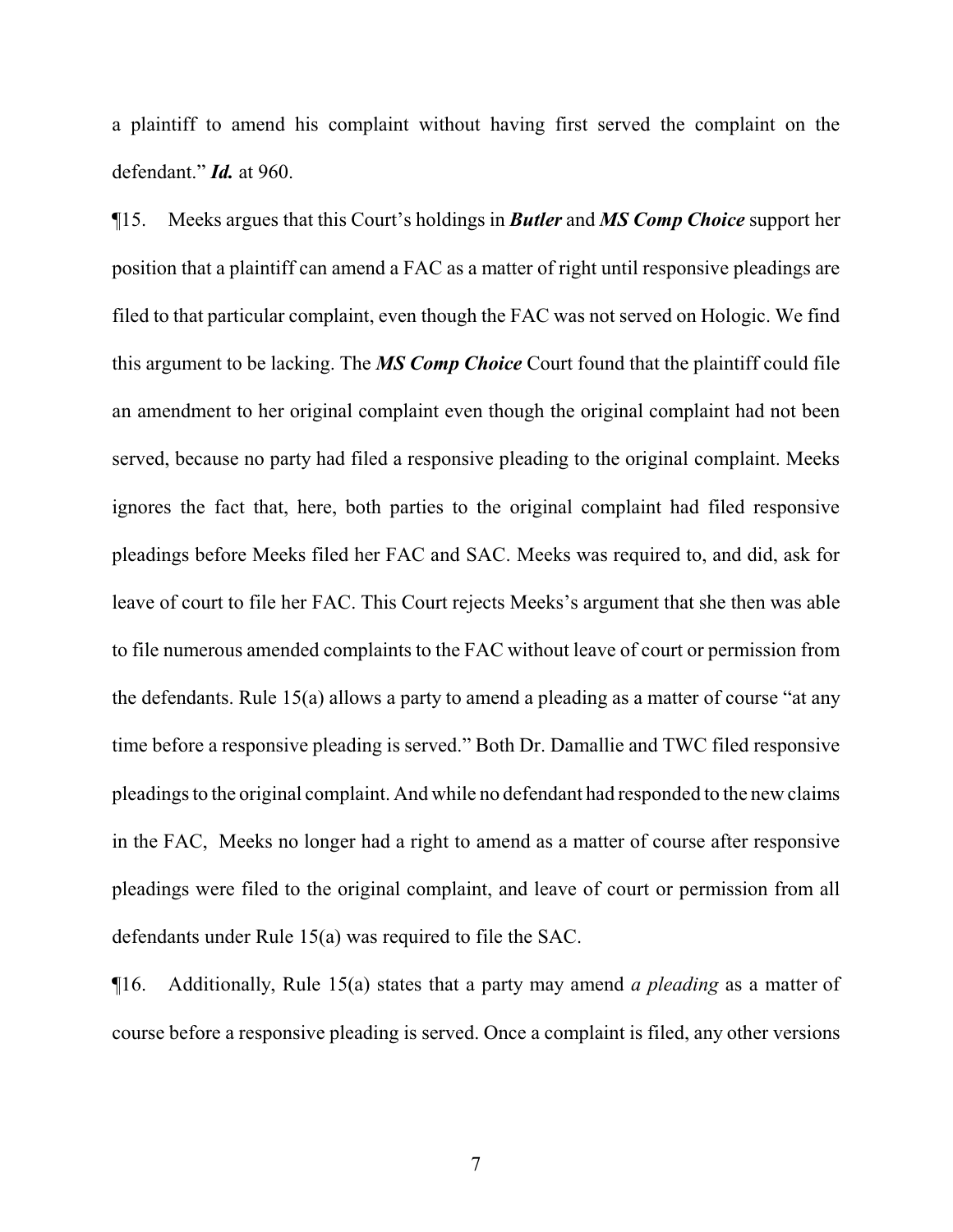of that complaint are not new complaints, but amended versions of the same complaint and do not constitute a separate pleading. *MS Comp Choice*, 981 So. 2d at 960.

¶17. This Court also has found that an SAC that adds new defendants requires the plaintiff to obtain leave of court pursuant to Rules 15(a) and 21. *Lone Star Indus., Inc. v. McGraw*, 90 So. 3d 564 (Miss. 2012). After the trial court granted the plaintiff's motion to file an FAC, the plaintiff then filed an SAC, which added a sixth party, without obtaining leave of court or requesting written permission from all defendants. *Id.* at 566. This Court found that leave of court, and not permission from the adverse parties, was required to file an SAC that added new parties, and struck the SAC. *Id.* at 569. Similarly, in *Veal*, the plaintiff argued that she was entitled to file an SAC, because she had obtained written consent from the defendants to file the SAC, and thus, was in accordance with Rule 15(a). *Veal*, 955 So. 2d at 847 (Miss. 2007). This Court stated that "it is true that once a responsive pleading has been filed, a complaint may be amended by written consent of the adverse party without leave of court." *Id.* This Court went on to hold that "however, even where a plaintiff has obtained consent from the adverse party to amend the complaint, leave of court may still be required by a different rule." *Id*. The Court held that written consent from the defendants was not enough when the SAC added a new party, and that Rule 15(a) and Rule 21 together required court approval. *Id.*

¶18. Both *McGraw* and *Veal*support the trial court's finding that the SAC was improperly filed, because Meeks failed to obtain leave of court or to obtain permission from the defendants. Meeks argues that *McGraw* and *Veal* are not persuasive, because, in those cases,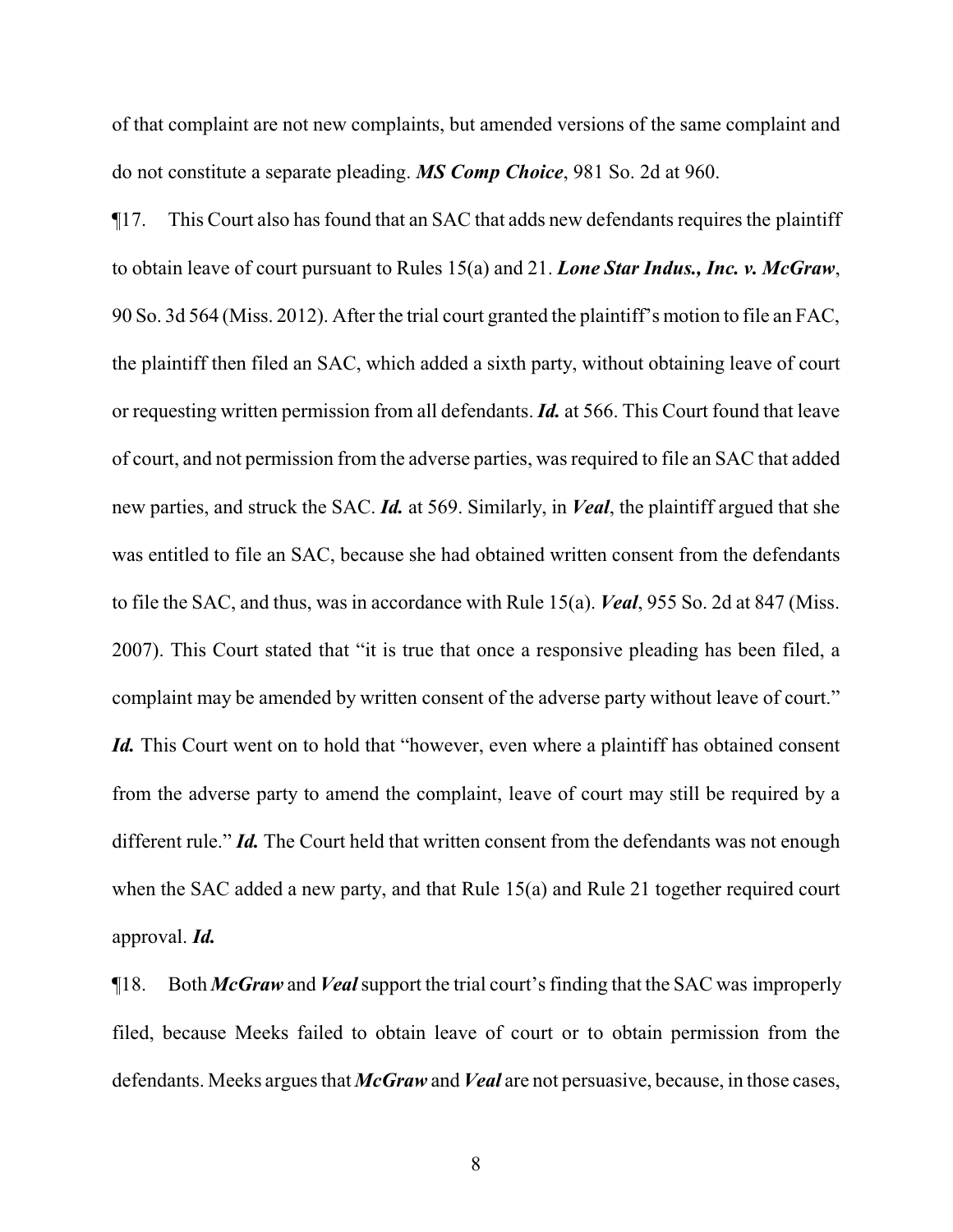this Court held that a second amended complaint *that joined additional defendants* required leave of court. This argument lacks merit. Although McGraw and Veal were attempting to add new defendants, which also implicated Rule 21, this Court's analysis supports the conclusion that leave of court or written consent of the adverse party is required before an SAC can be filed when responsive pleadings have been served to previous complaints.

¶19. Meeks then argues that this Court should look to the federal courts for guidance on construction and interpretation and cites *Barksdale v. King*, 699 F. 2d 744, 746 (5th Cir. 1983).<sup>1</sup> In *Barksdale*, the 5th Circuit held that "[i]f the amendment affects all defendants or one or more of those that have not responded, then it is generally held that a 'responsive pleading' has not been served for purposes of Rule 15(a) and plaintiff may amend his complaint as of course with regard to those defendants that have not answered. *Id.* at 747 (quoting 6 C. Wright & A. Miller, *Federal Practice and Procedure* § 1481 (1971)). The court found that the plaintiff's FAC was improperly dismissed because only one codefendant had filed an answer, and the plaintiff had amended his complaint as to a defendant who had not yet filed responsive pleadings. *Id.*

¶20. Meeks argues that no party to the FAC had filed an answer to the FAC, thus *Barksdale* is persuasive. Again, in *Barksdale*, the plaintiff was allowed to amend his *original* complaint as of right, not to amend his FAC. And, here, all parties to the original complaint answered the original complaint before the FAC was ever filed. Thus, *Barksdale* does not

<sup>&</sup>lt;sup>1</sup>The related federal rule allows a party to amend its pleading only once as a matter of course and limits the amendment to twenty-one days after service or, if a responsive pleading is required, twenty-one days after service of the responsive pleading. Fed. R. Civ. P.  $15(a)(1)(A)-(B)$ .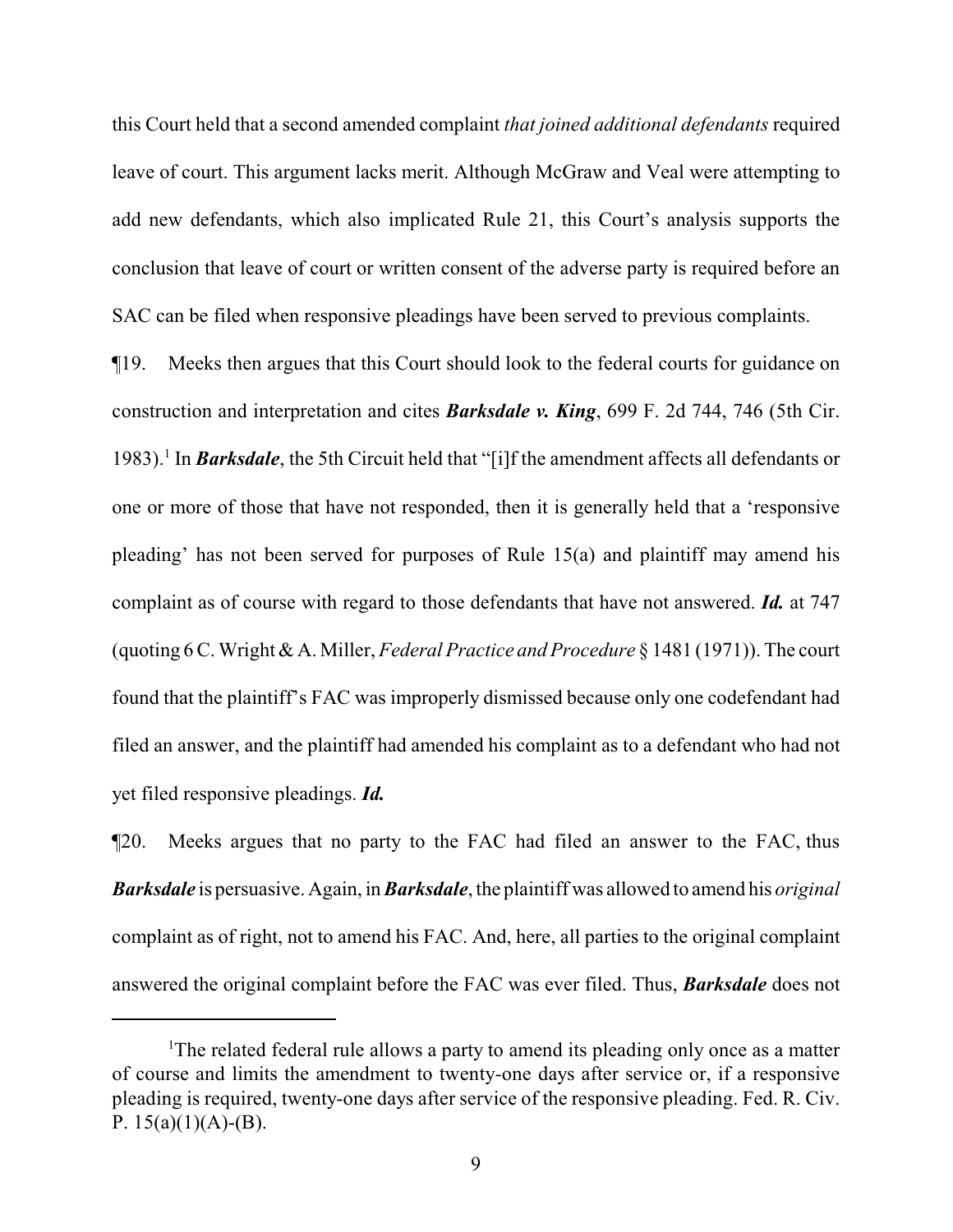support Meeks's contention that Rule 15(a) authorizes a second right to amend after responsive pleadings have been filed to the original complaint and after leave of court is required to file a FAC.

¶21. Meeks next cites *Brewer v. Rockwell International Corp.*, 40 F. 3d 1119, 1125 (10th Cir. 1994). In this case, the Tenth Circuit found that "[b]ecause defendants' motions to dismiss or for summary judgment were not responsive pleadings, [the plaintiff] could have amended her complaint prior to dismissal without requesting or receiving leave of the court. Id. at 1131. And again, the plaintiff was allowed to amend her original complaint and not her FAC. While Meeks was correct in stating that numerous federal district courts have reached consistent rulings, these courts consistently have ruled that Rule 15(a) allows an amendment as of right to the original complaint when no responsive pleading has been filed, not to the FAC after responsive pleadings have been filed to the original complaint.<sup>2</sup>

¶22. As the trial court stated, re-establishing the right to amend a complaint once a plaintiff obtains permission from each party or obtains leave of court would "give Meeks a rubber stamp to repeatedly amend her complaint, thereby giving her an unfair advantage." The trial

<sup>2</sup> *See also James v. Hurson Ass'n, Inc. v. Glickman*, 229 F. 3d 277, 282-83 (D.C. Cir. 2000) (holding that the defendant had filed no answer to the original complaint, thus the plaintiff had an absolute right to amend its original complaint once at any time before the defendant filed a responsive pleading); *Conventry First, LLC v. McCarty*, 605 F. 3d 865, 869 (11th Cir. 2010) ("Here, Coventry had not previously amended its complaint and the Commissioner had not filed a responsive pleading. Pursuant to Rule 15(a), Coventry could have amended its complaint as a matter of course."); *Williams v. Board of Regents of Univ. Sys. of Ga.*, 477 F. 3d 1282 (11th Cir. 2006) ("The district court erred in failing to allow Williams to file her first amended complaint as a matter of course.")*; But see Scott-Blanton v. Universal City Studios Prods., LLP*, 244 F. R. D. 67, 70 (D. D. C. 2007) ("Indeed, the cases the defendants cite both address *second* amended complaints, which require a court to grant leave to file.").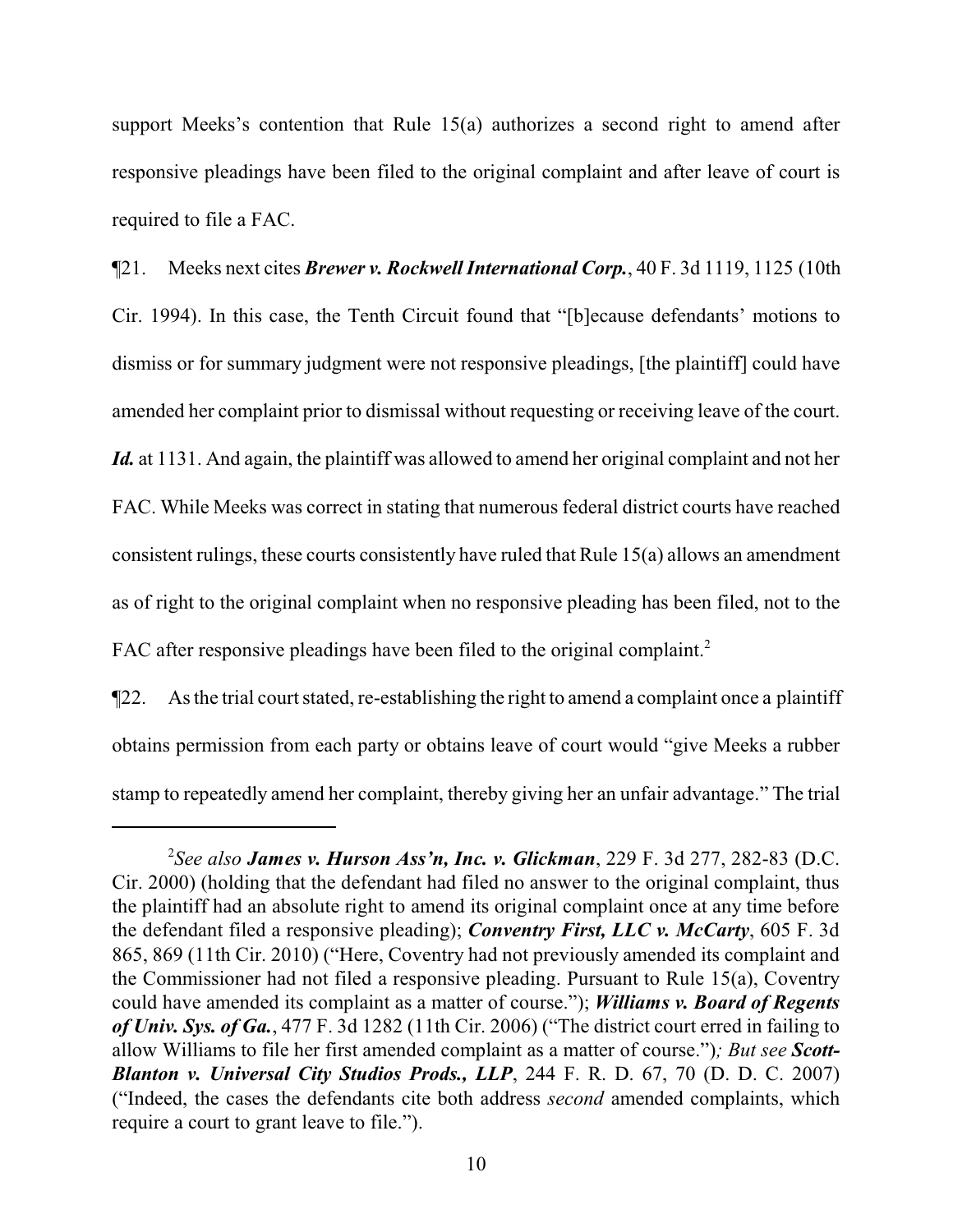court correctly held that Meeks's SAC was improper and must be dismissed, because under Rule 15(a), a party may amend a pleading as a matter of course at any time before *a responsive pleading* is served, and because, even though no responsive pleadings had been served to the FAC, both Dr. Damallie and TWC had served responsive pleadings to the original complaint.

# **II. Whether the trial court erred in finding that Meeks's FAC was untimely under Mississippi Code Section 15-1-49.**

¶23. The trial court next held that Meeks's FAC also was improper because it did not relate back to the original complaint's filing date and was outside of the statute of limitations. We agree.

### **A. Statute of Limitations**

¶24. Under Mississippi Code Section 15-1-49, "all actions for which no other period of limitation is prescribed shall be commenced within three (3) years next after the cause of such action accrued, and not after." Meeks discovered her injuries on September 28, 2008; so the statute of limitations under Section 15-1-49 expired on September 28, 2011. Meeks filed her FAC on September 26, 2011, two days before the expiration of the statute of limitations. The filing of the complaint tolls the statute of limitations. *Owens v. Mai*, 891 So. 2d 220, 223 (Miss. 2005); *see also Erby v. Cox*, 654 So. 2d 503, 505 (Miss. 1995). However, although Meeks served Dr. Damallie and TWC with the FAC, Meeks did not serve Hologic with the FAC. "While the filing of a complaint tolls the statute of limitations, if service is not made upon the defendant within 120 days as required by M.R.C.P. 4(h), the limitations period resumes running at the end of the 120 days." *Id.* Because Meeks failed to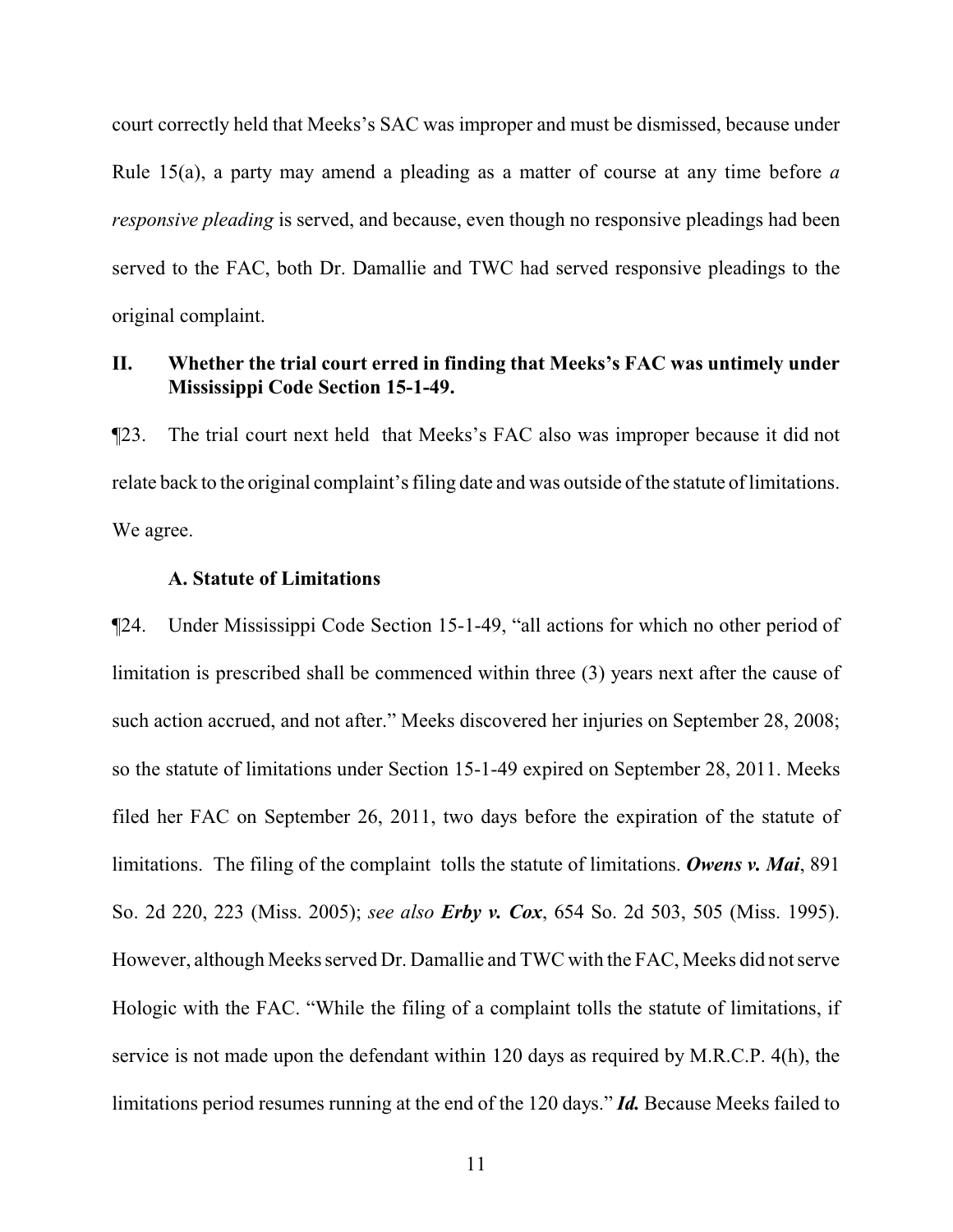serve Hologic with the FAC, she failed to comply with Rule 4(h), and the statute of limitations resumed running after 120 days–on January 24, 2012. Only two days were left in the statutory period, and it shortly expired thereafter on January 26, 2012.

¶25. Meeks argues that service of process was obtained on Hologic on November 22, 2011, well within the time period for service. However, Meeks served Hologic with the SAC on November 22, 2011, not the FAC. While Meeks served Hologic with the SAC, as discussed above, Meeks filed the SAC in violation of Rule 15(a); thus, service of the SAC was irrelevant. Meeks made no attempt to serve Hologic with the FAC, and proper service of the FAC was required to toll the statute of limitations.

¶26. Meeks additionally argues that Hologic received a copy of the FAC on December 13, 2011, "when Hologic's counsel obtained the Coahoma County, Mississippi Circuit Clerk's certification that a complete copy of the record was attached to Hologic's Notice of Removal filed in federal court." Meeks states that this constitutes an evidentiary admission that Hologic in fact received a copy of the FAC in the federal court action. Regardless of whether Hologic received a copy of the FAC on December 13, 2011, Meeks did not serve the FAC upon Hologic. Proper service is required to toll the statute of limitations. *Price v. Clark*, 21 So. 3d 509, 522 (Miss. 2009). Because Meeks did not serve the FAC on Hologic, the statute of limitations was not tolled, and it expired 120 days after the FAC was filed. Because Meeks improperly filed the SAC and because Meeks failed to serve Hologic with the FAC, the statute of limitations expired on January 26, 2012, and the claims alleged against Hologic in the FAC are time barred.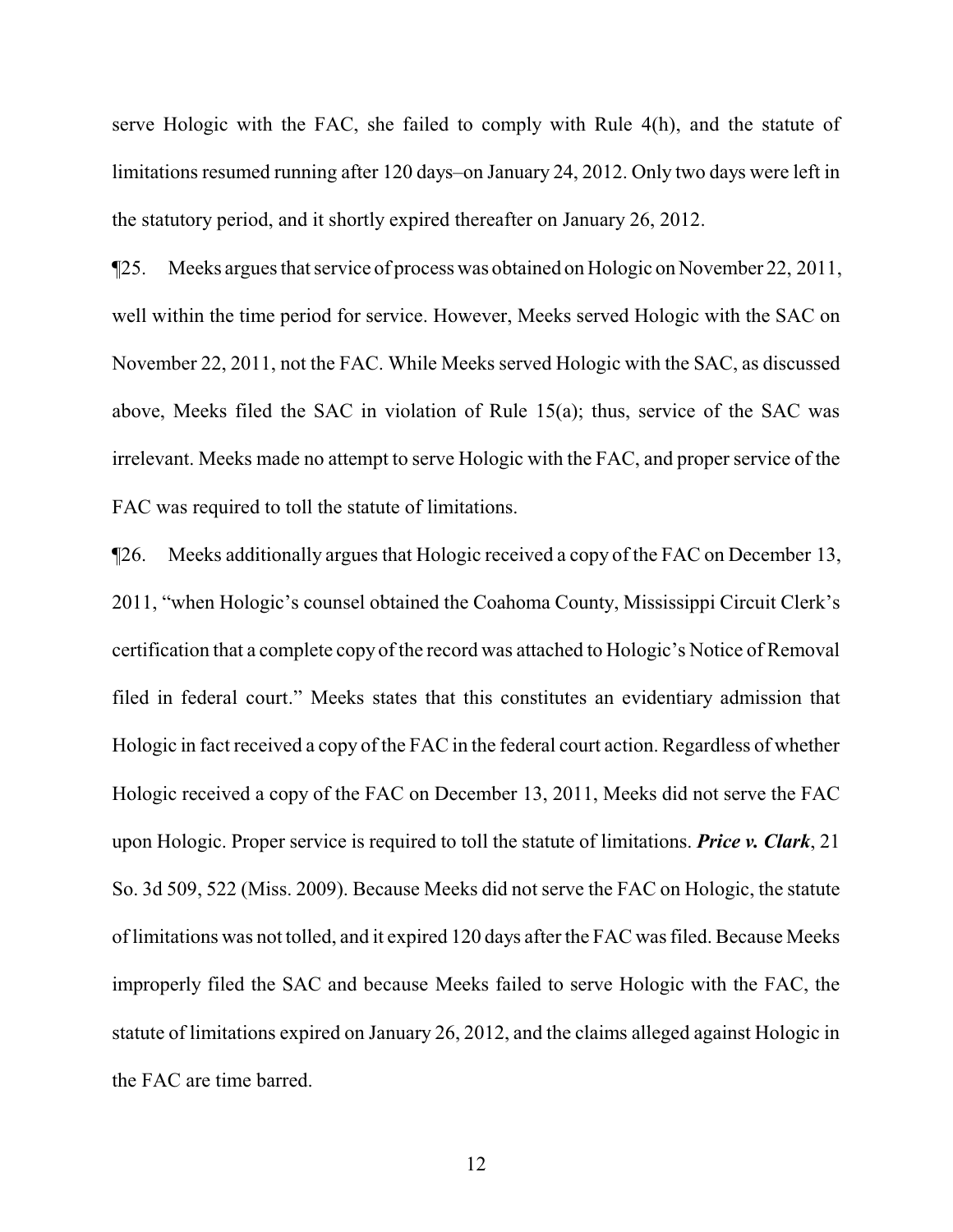## **B. Rule 15(c)**

*¶*27. Meeks next argues that her FAC relates back to the date of the original complaint

under Mississippi Rule of Civil Procedure 15(c). Rule 15(c) provides:

Whenever the claim or defense asserted in the amended pleading arose out of the conduct, transaction, or occurrence set forth or attempted to be set forth in the original pleading, the amendment relates back to the date of the original pleading. An amendment changing the party against whom a claim is asserted relates back if the foregoing provision is satisfied and, within the period provided by Rule 4(h) for service of the summons and complaint, the party to be brought in by amendment:

(1) has received such notice of the institution of the action that the party will not be prejudiced in maintaining the party's defense on the merits, and

(2) knew or should have known that, but for a mistake concerning the identity of the proper party, the action would have been brought against the party.

Miss. R. Civ. P. 15(c).

 $\P$ 28. Thus, the first test required under Rule 15(c) is whether the claim "arose out of the conduct, transaction, or occurrence set forth or attempted to be set forth in the original pleading." Second, when a new defendant is added, the amendment also must be served before the expiration of the Rule 4(h) time period.<sup>3</sup> *SeeRalph Walker, Inc. v. Gallagher*, 923 So. 2d 890, 894 (Miss. 2006). So, in order for the FAC to relate back under Rule 15(c), Meeks must have served Hologic within 120 days of the filing of the *original complaint*. As stated above, it is undisputed that Meeks did not serve Hologic with the FAC. Hologic had no notice of the suit against it until it was served with the SAC on November 22, 2011. *See*

<sup>&</sup>lt;sup>3</sup>The comment to Rule 15 states "the remaining tests are whether the new party to be added by the amendment (if any) is served before expiration of the period provided by Rule 4(h) for service of a summons and complaint." Miss. R. Civ. P. 15(c) (cmt).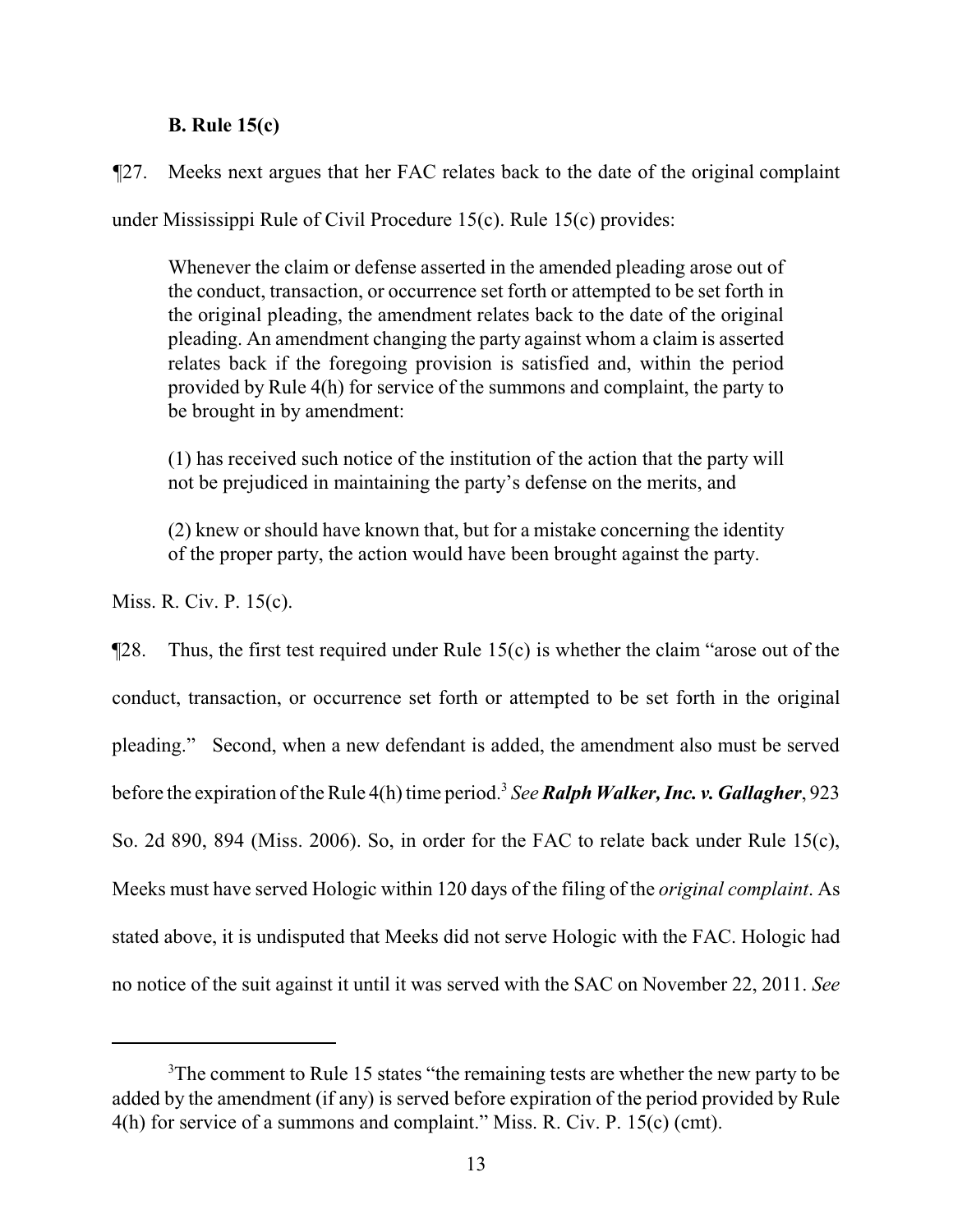*Bedford Health Props., LLC v. Estate of Williams ex rel. Hawthorne*, 946 So. 2d 335 (Miss. 2006) (quoting *Parker v. Miss. Game and Fish Comm'n*, 555 So. 2d 725 (Miss. 1989)) ("The] standard for determining whether amendments qualify under Rule  $15(c)$  is not simply an identity of transaction test . . . the courts also inquire into whether the opposing party had been put on notice regarding the claim or defense raised by the amended pleadings."). This was approximately 314 days from the filing of the original complaint, well after the 120-day time period required by Rule 15(c).

 $\P$ 29. Therefore, the FAC fails the second test under Rule 15(c) and does not relate back to the date of the original complaint. Because Meeks did not serve Hologic with the FAC and gave no notice of the suit until November 11, 2011, the FAC was improper, and the trial court did not err in granting Hologic's motion to dismiss.

# **III. Whether Hologic waived Rule 12(b)(4) and (b)(5) insufficiency of process and service of process affirmative defenses.**

¶30. Meeks then argues that Hologic procedurally opted to file a motion to dismiss and failed to incorporate all Rule 12 defenses and objections as required, so Hologic waived any insufficiency of process defenses. In Hologic's Memorandum in Support of Defendant Hologic, Inc's Motion to Dismiss, Hologic asserted that the statute of limitations bars any claim that escapes preemption and also stated that the FAC was never served on Hologic. Hologic stated that the "Plaintiff neither served nor otherwise provided Hologic with a copy of the FAC." Because Hologic stated that the three-year statute of limitations had run without service of process, and that Hologic was never served with the FAC, this was sufficient to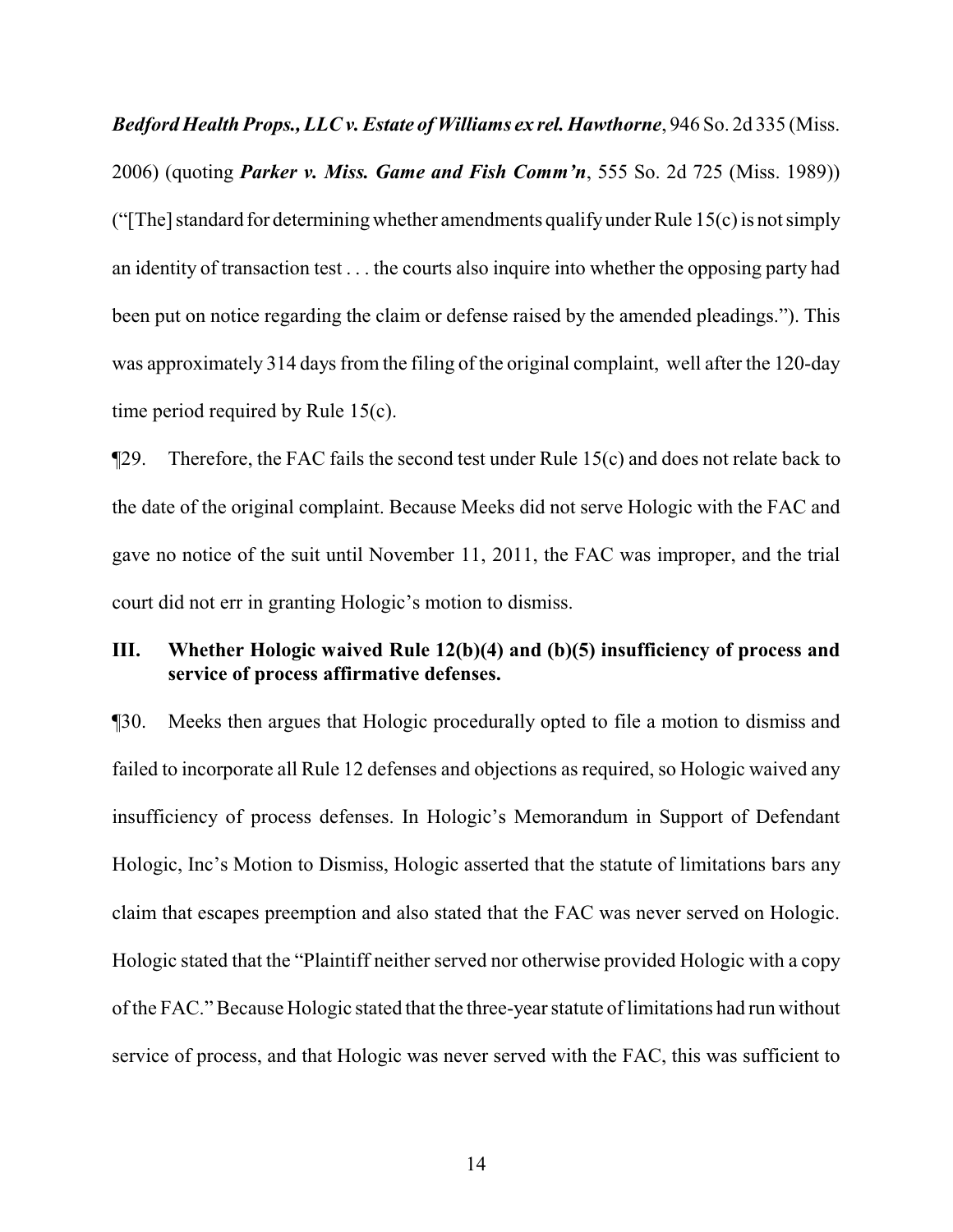assert that the FAC was barred by Rule 4(h) and the statute of limitations. *See Heard v.*

*Remy*, 937 So. 2d 939, 941 (Miss. 2006).

### **IV. Whether Mississippi Code Section 15-1-69 is applicable.**

¶31. Lastly, Meeks argues that the savings statute under Section 15-1-69 is applicable to her case, and that she is able to commence a new action within a year of the resolution of this action. The savings statute provides that

if any action, duly commenced within the time allowed, the writ shall be abated, or the action otherwise avoided or defeated, by the death of any party thereto, *or for any matter of form* . . . the plaintiff may commence a new action for the same cause, at any time within one year after the abatement or other determination of the original suit . . . .

Miss. Code Ann. § 15-1-69 (Rev. 2012). Meeks contends that, because failure to adhere to notice requirements and lack of jurisdiction have been found to be matters of form, that this case "[e]xemplifies those principles."

¶32. However, this Court clearly has held that dismissal of an action for failure to serve process under Rule 4(h) is not a "matter of form" for purposes of the savings statute. *Owens*, 891 So. 2d at 224. Also, "[t]he savings statute was not designed to extend the life of a cause of action beyond that of its original statute of limitations." *Id.* at 223. Therefore, the savings statute does not apply to the order granting Hologic's motion to dismiss. Meeks filed her SAC without leave of court or permission fromall defendants. Because both defendants filed pleadings in response to the original complaint, Meeks was in violation of Rule 15(a) and the SAC was properly struck by the trial court. Meeks did not serve her FAC on Hologic and her claims against Hologic consequently are time barred.